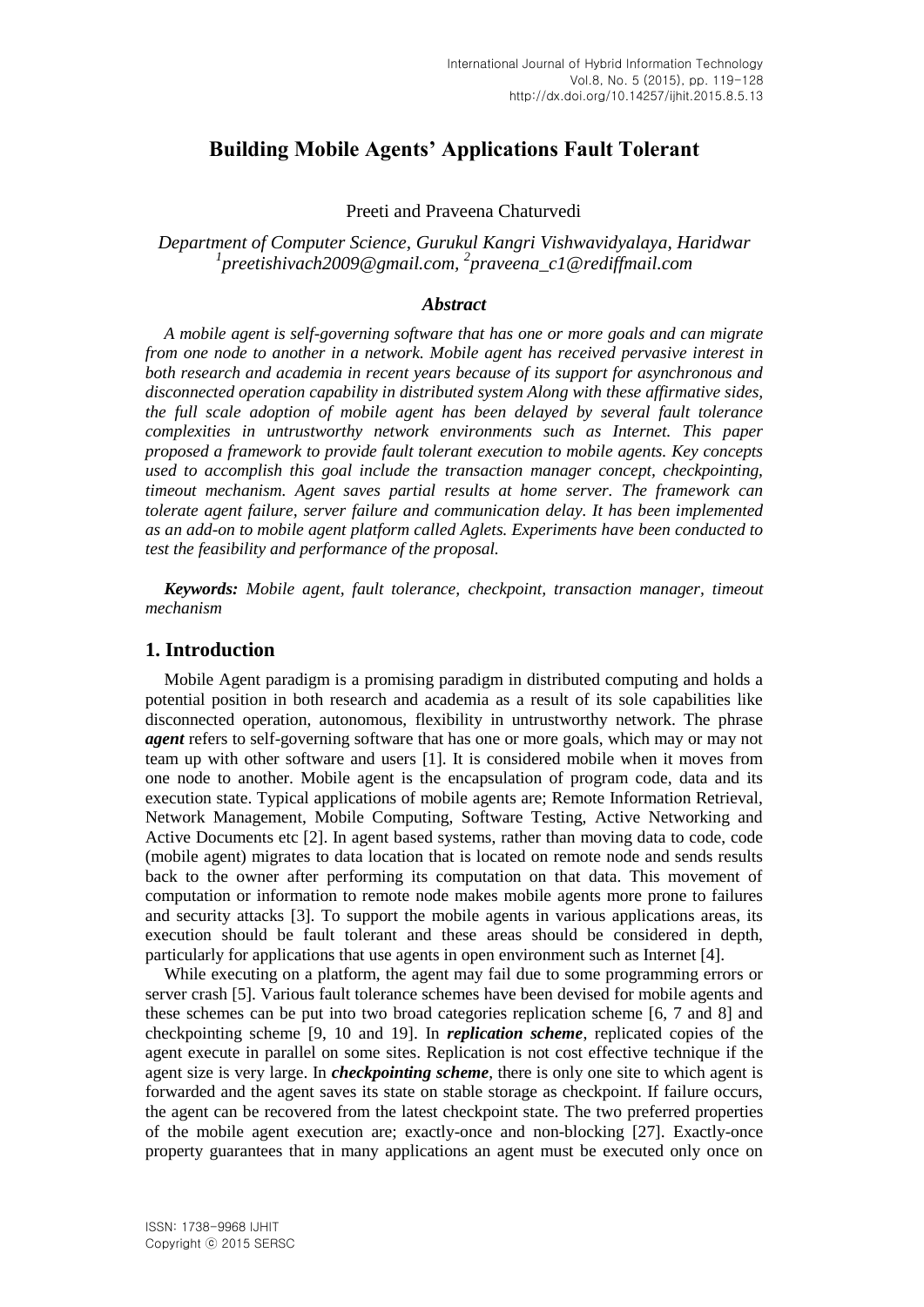each site of its itinerary. Second property of execution is non-blocking, which guarantees that the execution does not get blocked for any cause. Replication is used to serve this purpose. If one copy of the agent fails the other replicated copies of the agent executed in parallel. So the working of the application doesn't get blocked.

Most of the researches in this area consider only search based applications of mobile agents. But there are various write applications that require exactly once execution of the mobile agent on each site. In this paper, we extend the proposal of [30] for fault tolerant execution of mobile agent. The idea is based on transaction manager and timeout concept. Checkpointing scheme is used to recover from failure of mobile agent. The agent saves partial results at home server. The server after which the agent saves results, depend on the size of the itinerary and is chosen at the time of agent creation.

Rest of the paper is organized as follows; next section discusses the problem of failures in mobile agent. Related work of this research area is given in section 3. In section 4 we describe the proposed approach along with handling various failures in section 5 then sections 6 includes experimental evaluation of the proposed fault tolerance approach and after that in section 7, we compare proposed approach with existing approaches based on some parameters followed by conclusion in section 8.

## **2. Problem of Failures in Mobile Agent**

Before involving into the proposed mechanism for fault tolerance let us take a brief overview of the problem of failures in mobile agent paradigm. As known to all, an agent has to visit several sites to perform its designated task. A set of actions has to be performed on a single site. The basic idea of most of the protocols is to store the agent's state on stable storage. So that if a failure occurs, the agent can be recovered from this saved state. It is also important that all access to resources is performed within a step transaction [19]. If the execution of a step terminates, all the changes in resources' states have to be undone. For example, in e-commerce application, suppose an agent buys something on behalf of its owner. Agent has to credit some amount of money to the seller's account. But after crediting that amount, the agent fails. The owner of the agent somehow detects the failure and resend the agent and it will buy and pay for that item again. This is not a desirable situation. So if the agent fails after updating server or resource. These changes have to be undone.

An agent can simply fail by errors of networks or hosts or may be due to some programming errors that may lead to partial or complete loss of the agent. One more area that should also be concerned about is to differentiate between lost and delayed agents. The failure of an agent means a failure of a transaction. Whereas delayed agents are those agents that stuck in network congestion.

## **3. Related Work**

The existing techniques to recover the failed agent includes following. Linda and Nadjib [11] proposal is based on checkpointing, chain control and message passing. Hans and Kaur [12] proposed an approach to tackle the problem of server crash by creating clone of original agent. But this approach is not suitable for write applications. Hogler *et al.* [14] developed mechanism that uses logger agent and actual agent. This mechanism is feasible and beneficial as its analytical study shows. Budi *et al.* [15] uses exception handling and structured agent coordination to suffer from system faults. It is fast and effective but violates non-blocking property of agent execution.

The proposal of Ahmed *et al.* [16] is based on replication technique. Agents in a group communicate to each other to provide reliable service. Leader of the group perform computation and put out results to other members of the group. This approach ensures both the basic property of agent execution but leader election and group management are major overheads of this technique. Marikannu *et al.* [17] proposed role sharing concept. If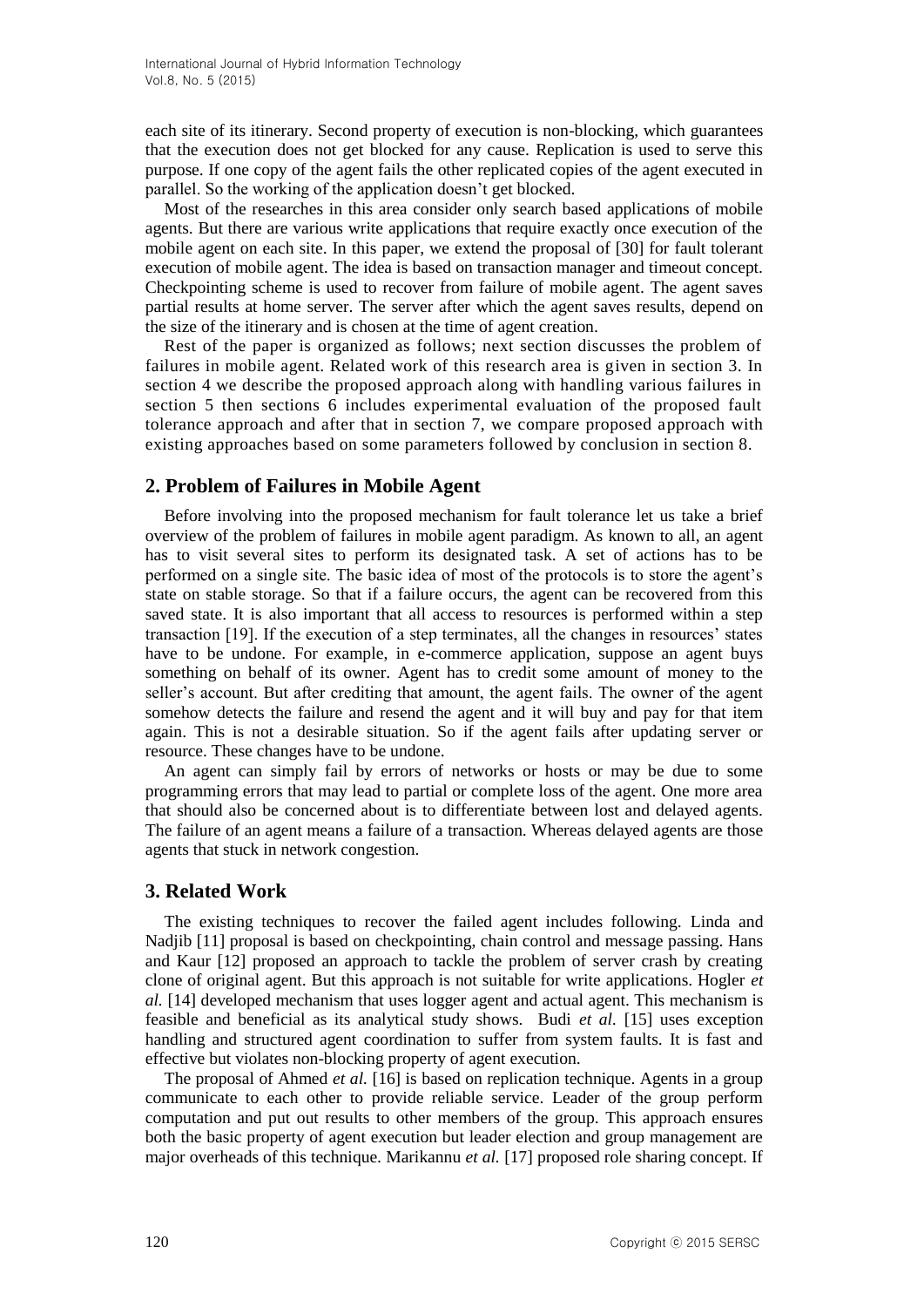an agent fails, other agents share its role. There is Role generator component to assign the roles to the agents.

Pears *et al.* [18] proposed two exception handler mechanism viz. mobile timeout design and mobile shadow design. In this approach it is not an easy task to select a perfect timeout period because of mismatch in processors speed. Dhanalakshmi and Kadhar [22] proposed a mechanism in which agent saves its results on home server after performing its computation on each server. It protects agent from malicious host or malicious agent, it means no requirement to add mechanism to secure and recover different part of the agent. This approach uses less CPU utilization, memory usage and time.

Khokhar *et al.* [24] proposed antecedence graph based approach for fault tolerance in multi-agent system. Recovery process is based on message logging. Summiya *et al.* [25] proposed a fault tolerance algorithm analogous to sliding window protocol. Agents in this approach work in collaborative manner to provide the fault free behaviour of the agent.

Isong and Ekabua [26] proposed hierarchical approach for fault tolerance mobile agent systems. Author stated that there are three phases of each fault tolerance framework; Monitor/Detection of failure, Action Planning for recovery and Execution of action and then continue service. Hans and Kaur [27] developed a mechanism that uses checkpoint based recovery method. But this is not suitable for write applications and violates exactlyonce property of mobile agent execution if the agent delayed in the network, due to congestion.

Yusuf and Zaman [28] compares various fault tolerant approaches based on some defined parameters such as type of fault, management type and coordination between agents is direct or indirect.

## **4. Proposed Approach**

In our approach an agent execution starts from home server, on which the agent is created and dispatched. The agent migrates from one server to next server. Agent saves partial results at home server. It is decided at the time of agent creation, and depends on the size of the agent itinerary that after how many servers the agent saves partial result at the home server. We call these servers checkpoint server. Checkpoint server should be chosen carefully such that overhead should not be too high that a great percentage of computation time is wasted in saving checkpoint and not too far so that agent has to rollback a huge computation if failure occurs. We have assumed the itinerary size is 16 and partial results are saved at home server after each fourth server. Fig. 1 below shows the execution process of the agent on servers. The process of execution along with system model is described in detail in next section. Table 1 summarizes the notations used throughout the paper.



**Figure 1. Mobile Agent Execution Model**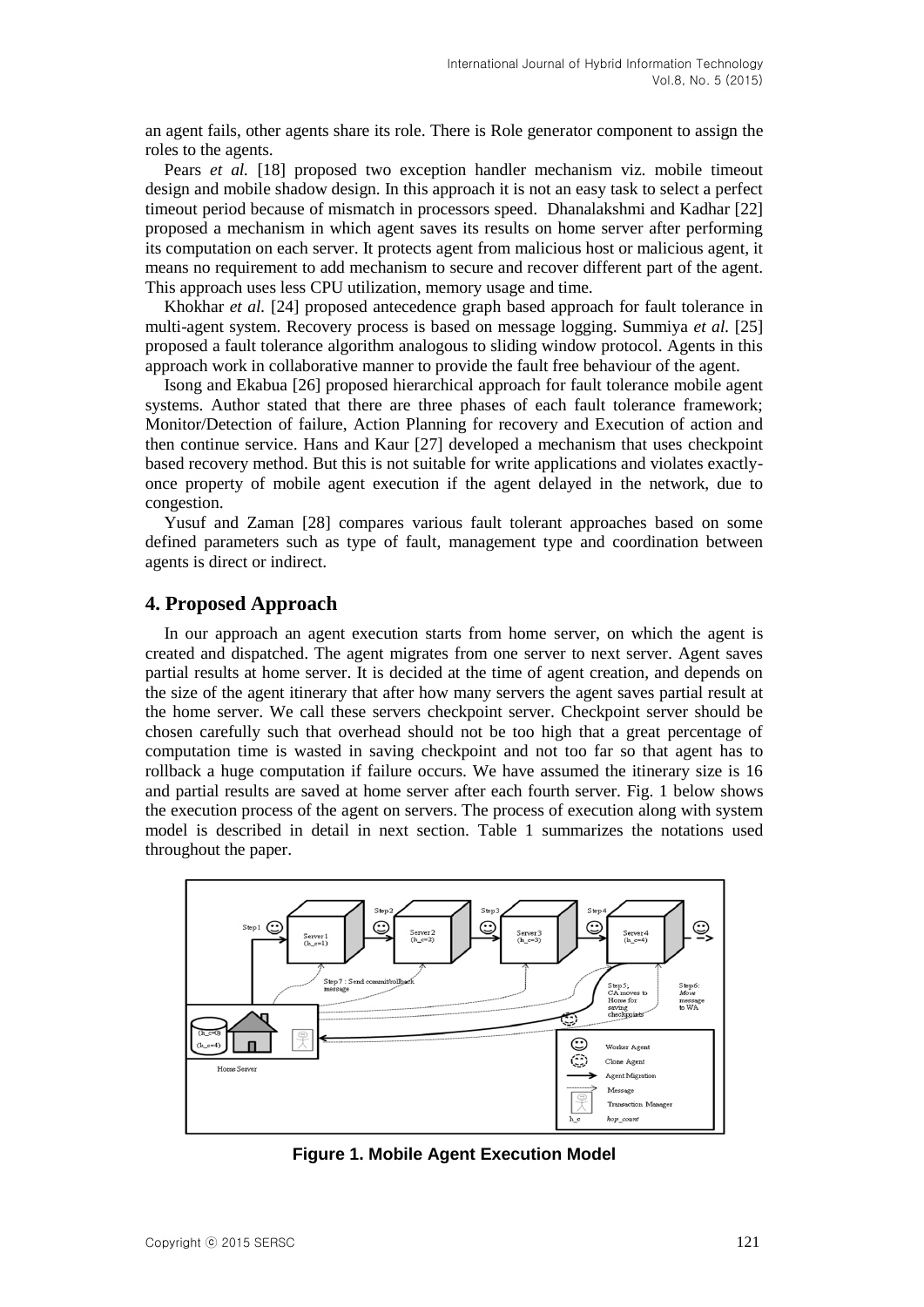## **Table 1. Notations Used**

| <b>Symbol</b>           | <b>Definition</b>                                   |  |
|-------------------------|-----------------------------------------------------|--|
| $T\overline{M}$         | <b>Transaction Manager</b>                          |  |
| WA.                     | Worker Agent                                        |  |
| CA                      | Clone Agent                                         |  |
| checkpoint time         | Expected time taken by the WA for performing its    |  |
|                         | computation                                         |  |
|                         | on the servers between two concurrent               |  |
|                         | checkpoints                                         |  |
| creation time           | Time of agent creation                              |  |
| agent message(move, ID) | TM grants permission WA to move (having             |  |
|                         | identifier ID)                                      |  |
| message(commit, ID)     | TM send commit message to servers for               |  |
|                         | committing the changes done by agent having         |  |
|                         | identifier ID                                       |  |
| message(rollback, ID)   | TM send rollback message to servers for rolling     |  |
|                         | back the changes done by agent having identifier ID |  |
| hop count               | Incremented at every hop and used by WA for         |  |
|                         | checking whether to save checkpoint at home server  |  |
|                         | or not                                              |  |
| Not avail server        | Saves the address of the server that is not         |  |
|                         | available                                           |  |
| current time            | Current system time                                 |  |
| Last checkpoint time    | Time when the agent saves results at home server    |  |

#### **4.1. System Model**

There are three components which constitute the proposed system architecture. Following section describes detailed working of these components.

- Transaction Manager (TM)
- Worker Agent (WA)
- Clone Agent (CA)

#### **4.1.1. Transaction Manager**

The TM is responsible for creating and dispatching the WA. We have implemented the TM as a stationary agent residing at home server. The TM also knows the identifier (ID) and the itinerary pattern of the WA. After Dispatching WA the TM also starts a timer. The timer is set to the *checkpoint time.* The TM wait for the timeout, if the CA (will be discussed later) is back within this time then the TM sends *Agent message(move, ID)*  message to WA and resets the timer. The TM also sends message *message(commit, ID)* to the servers visited by the WA. After getting the message, the servers commit the changes done by the agent with that particular ID. And if the agent is not back, it means failed somewhere in the network, The TM sends message *message(rollback, ID)* to those servers and creates replicated copy of the WA. This replicated copy now resumes the execution from the last saved checkpoint. Variable *hop count* is used to know the servers to which the TM has to send commit or rollback message. It will be discussed in the next section. The fig. 2 below gives algorithmic description of TM.

[1] Dispatch WA.

[2] Start Timer and Register agent's ID.

[3] If CA is back within timeout period

[4] Retrieve *hop count* value.

[5] Send *move* message to WA and restart the timer.

[6] Send commit message *(commit, ID)* to servers visited between current and last saved *hop count.* // suppose current hop count is 4 then send commit message to  $I^{st}$ , *2 nd , 3rd and 4th servers.* 

[7] If Itinerary is complete

i. Stop.

[8] Else // *else of step [7]* Go to Step [3].

[9] Else wait for timeout period //*else of step [3]*

[10] After expiry of time period, send message *(rollback, ID).// suppose last saved hop count is 4 then send commit message to 5st , 6nd , 7rd and 8th servers.* 

[11] Create replicated copy of original agent and starts from the server that has to be visited after the last *hop\_count* value and go to Step [2]. //*if the latest hop\_count is 4, send rollback to 5<sup>th</sup>, 6<sup>th</sup>, 7th and 8<sup>th</sup> servers send replicated copy to 5<sup>th</sup> server.* 

## **Figure 2. Working of Transaction Manager**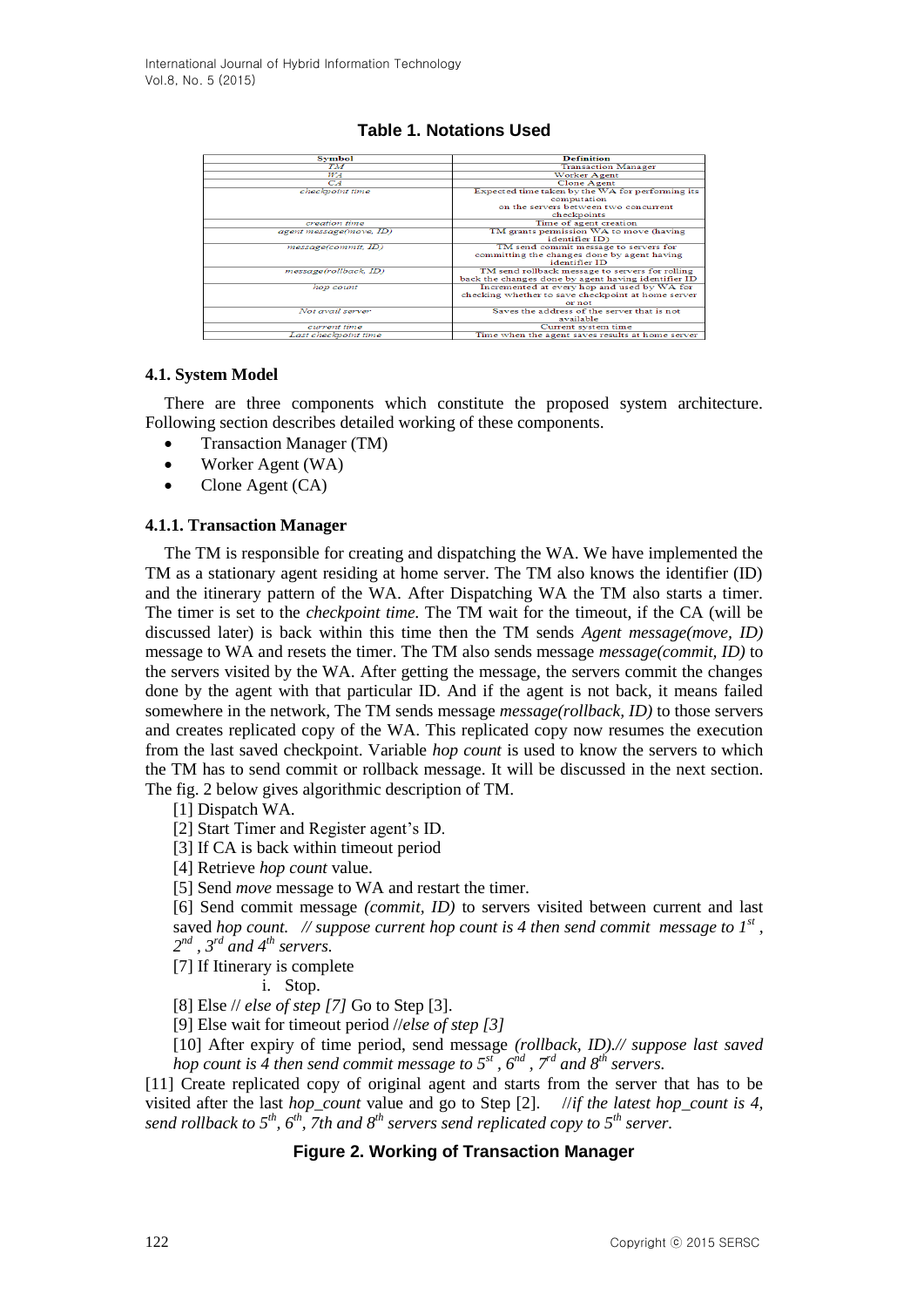#### **4.1.2. Worker Agent**

The WA moves from server to server with a designated task assigned to it by the owner. WA has a variable *hop count*, which is initialized to zero and at every hop this *hop count* is incremented by one. The variable *hop count* serves the purpose of knowing that to which servers the TM has to send commit or rollback message. And the agent also has a variable called *last\_checkpoint\_time*, which serves the purpose of checking the condition in which the agent stuck in network and the TM falsely detects the failure of the agent. Before migrating to the next server of its itinerary the WA first pings the next server whether it is available or not. If it is, then migrate to that server and if not, the WA saves this server's address in data structure *not\_avail\_server*. The WA skips this server and move to the next server of its itinerary.

There may be some communication delay in the network and the WA can't reach the particular server on time meanwhile the timer running on TM expires. The TM falsely detects the failure of the WA and sends the replicated copy of the WA to the places of failure. And at the same time original WA also reaches to that server which violates the exactly-once property of the agent execution. To tackle this problem, after arriving at each server, the WA checks if the difference between *current time* and its *last\_checkpoint\_time* is greater than *checkpoint\_time* of the agent. If it is greater, WA calls dispose method and the replicated copy of the agent starts execution.

[1] Set *hop\_count* =0, *creation\_time=* time of creation

[2] Set *checkpoint\_time*= expected time taken by WA for performing its computation on servers between two concurrent checkpoints.

[3] for  $i=1,2,3,\ldots,n$ , where n is the size of agent's itinerary.

- [4] If ith server is available Do Step [4] to[15] *//ping next server*
- [5] Migrate to that server.
- [6] If ((*current\_time-last\_checkpoint\_time)>checkpoint\_time) //Agent's timer expires*
- [7] Call *dispose()* method on agent.

[8] Else //*else part of step [5]*

- [9] Perform designated computation and retrieve results.
- [10] If *hop\_count*%4==0 *//check if it is checkpoint server*
- [11] Create CA (clone agent).
- [12] Wait for *move* message*.* After receiving *move* message.
- $[13]$  set i:=i+1.
- [14] set *hop\_count := hop\_count*+1. //*end of if [10]*
- [15] Go to Step [2].
- [16] Else *// else of step [4]*
- [17] not\_avail\_server := address\_i.
- [18] set  $i := i+1$ .
- [19] Go to Step [2]

#### **Figure 3. Working of Worker Agent**

On the other hand, at checkpoint servers, the WA leaves a CA before migrating to next server. The purpose of the clone is described in the next section. Fig. 3 shown above gives algorithmic description of working of the WA.

#### **4.1.3. Clone Agent**

The CA serves the purpose of saving checkpoints at home server. An obvious question that arises here is why we use CA for saving result? This can also be done by the WA. If WA saves checkpoints on home server, there are overheads in moving to home server.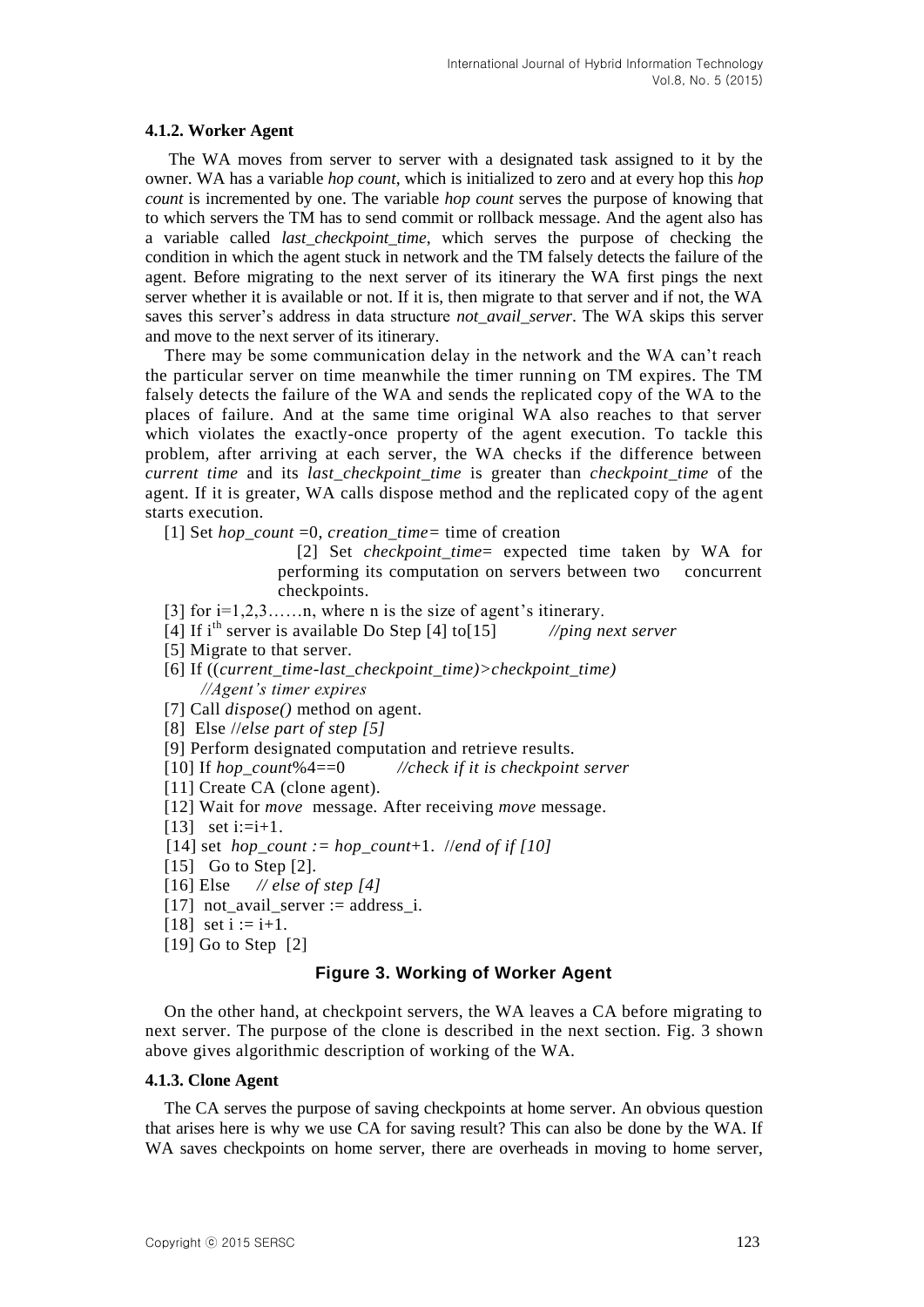save results and then coming back for execution. But in our approach the WA only leave CA and move forward in its itinerary after getting move message from the TM. CA is responsible for saving results. The CA moves to the home server and communicate to TM. The TM takes the value of the hop\_count variable and accordingly performs its actions.

# **5. Handling Failures: A Complete Scenario**

To make clear the functioning of proposal, let us consider a scenario where user initiates a WA for fetching and updating some values on servers. The user creates the WA of itinerary size 12 and the checkpoint saved after each fourth server. The TM registers the WA and dispatches it with the *hop count* value initialized to zero. WA moves to the first server of its itinerary, fetches the values and updates according to user and increments the *hop* count variable's value by 1 and same process is repeated up to  $4<sup>th</sup>$ servers. But before migrating to  $5<sup>th</sup>$  server the agent leaves CA on  $4<sup>th</sup>$  server, this CA moves to home server for saving results fetched up to this point and the value of *hop count*. So TM receive the values and results and then send "*move*" message to WA and reset the timer. The TM now sends the messages *(commit, ID)* to  $1<sup>st</sup>$ ,  $2<sup>nd</sup>$ ,  $3<sup>rd</sup>$  and  $4<sup>th</sup>$ servers. And this process is repeated. Following section describes various failures and recovery scenarios.

## **5.1. Agent Failure**

Suppose the agent fails on  $7<sup>th</sup>$  server of its itinerary, the timer running on TM expires, TM check pervious *hop\_count* value that is 4 and expected value of *hop\_count* is 8. So the TM sends message *(rollback, ID)* to  $5<sup>th</sup>$ ,  $6<sup>th</sup>$ ,  $7<sup>th</sup>$  and  $8<sup>th</sup>$  servers. This message indicates that server has to rollback the changes done by the WA having identifier ID. But the WA is not executed on  $8<sup>th</sup>$  server so the  $8<sup>th</sup>$  server does not have to rollback any changes. After this the TM create replicated copy of the WA which now starts from the  $5<sup>th</sup>$  server.

## **5.2. Server Failure**

Server may fail if any hardware or software fails due to shutdown. There are two cases of server failure; first is, server on which agent is executing fails and second is, next server of the agent's itinerary is not available. If a server crashes, the agent executing on that server also crashes. Same mechanism described above used to detect and recover from server failure. While in second case, if the next server has to be visited by the agent is not available then the agent gets blocked. Let us suppose that the WA is executed on  $6<sup>th</sup>$ server and about to migrate to the  $7<sup>th</sup>$  server and the  $7<sup>th</sup>$  server is not available due to some power supply or some other reasons. The WA gets blocked on  $6<sup>th</sup>$  server. To provide solution to this problem we add the ping mechanism to the WA. The WA first ping the next server to be visited, if it is available then migrate to that server otherwise save the address of that server and skip it. So the WA skip  $8<sup>th</sup>$  server and migrate to  $9<sup>th</sup>$  server, which will be the new checkpoint server. When the CA moves to home server it also carries the information about unavailable server, so that TM will not send messages to this particular server.

## **5.3. Communication Delay**

Congestion is a common problem in the era of internet. Suppose the agent stuck in network and the timer running on Transaction Manager expires. So Transaction Manager falsely detects the failure of the agent and sends the replicated copy of the agent to the place of failure. Meanwhile the original agent also reaches to that particular server and both the agents get executed on that server. This scenario violates the exactly-once property of the mobile agent execution. So for solving this problem, the WA checks if the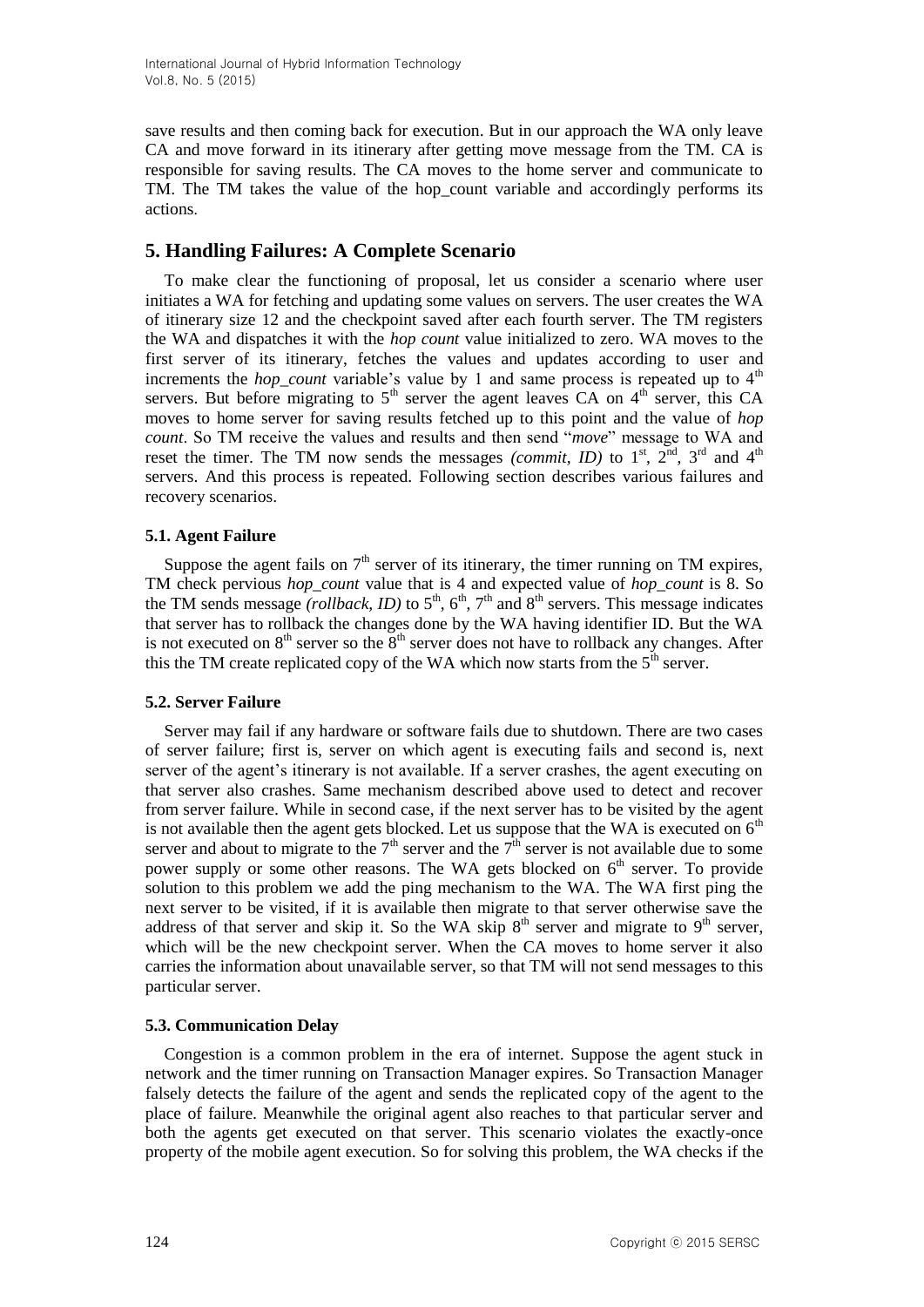difference between *current time* and its *last\_checkpoint\_time* is greater than *checkpoint time* of the agent. If it is greater WA call dispose method. Otherwise the WA starts its designated task on that server.

## **6. Experimental Evaluation**

To measure the performance of our approach, we implement it on Aglets System. The Aglets System is based on java and for our experiment Aglets SDK 2.0.2 is used. The Aglets is a system that provides an applet like programming model for agents. Basic elements of the Aglets are Aglet, Proxy, Context, Message, Future Reply and Identifier. Fundamental operations of an aglet are creation, cloning, dispatching, retracting, disposal, deactivation, activation and messaging [20].

#### **6.1. Performance Parameter**

 Total Trip Time: time taken by the agent to complete its itinerary and return to home server after performing its task.

Failure Rate: itinerary size divided by number of failures.

#### **6.2. Experiment 1: Effect of Failure Rate and Timeout Value on Total Trip Time**

This experiment shows the effect of failure rate and timeout period on the total trip time of the mobile agent (fig. 4). The execution time of the WA on each server is approximately 1000 milliseconds and it takes 10 milliseconds by TM to send *move*  message to the WA. For experimental analysis we have taken itinerary of size 10. The agent saves its checkpoint after each third server. If one server fails and the timeout value is 4000 milliseconds, the execution time of the agent is 14030 milliseconds (table 2) and as the timeout value increases the execution time also increases. Short timeout value also may lead to false detection of agent failure.



**Table 2. Total Trip Time with Different Failure Rate and Timeout Value**

## **Figure 4. Total Trip Time with different Failure Rate and Timeout Value**

**Fault Rate** 

#### **6.3. Experiment 2: Cost of Failure-Recovery Operation**

Computation loss is the amount of task which has to be redone due to the failure. We took the time to measure the computation loss. As can be seen from the graph (in fig. 5), that computation loss in our approach is much less than traditional approach (given in table 3) because our agent always starts from last saved checkpoint while in traditional approach the agent starts from the beginning.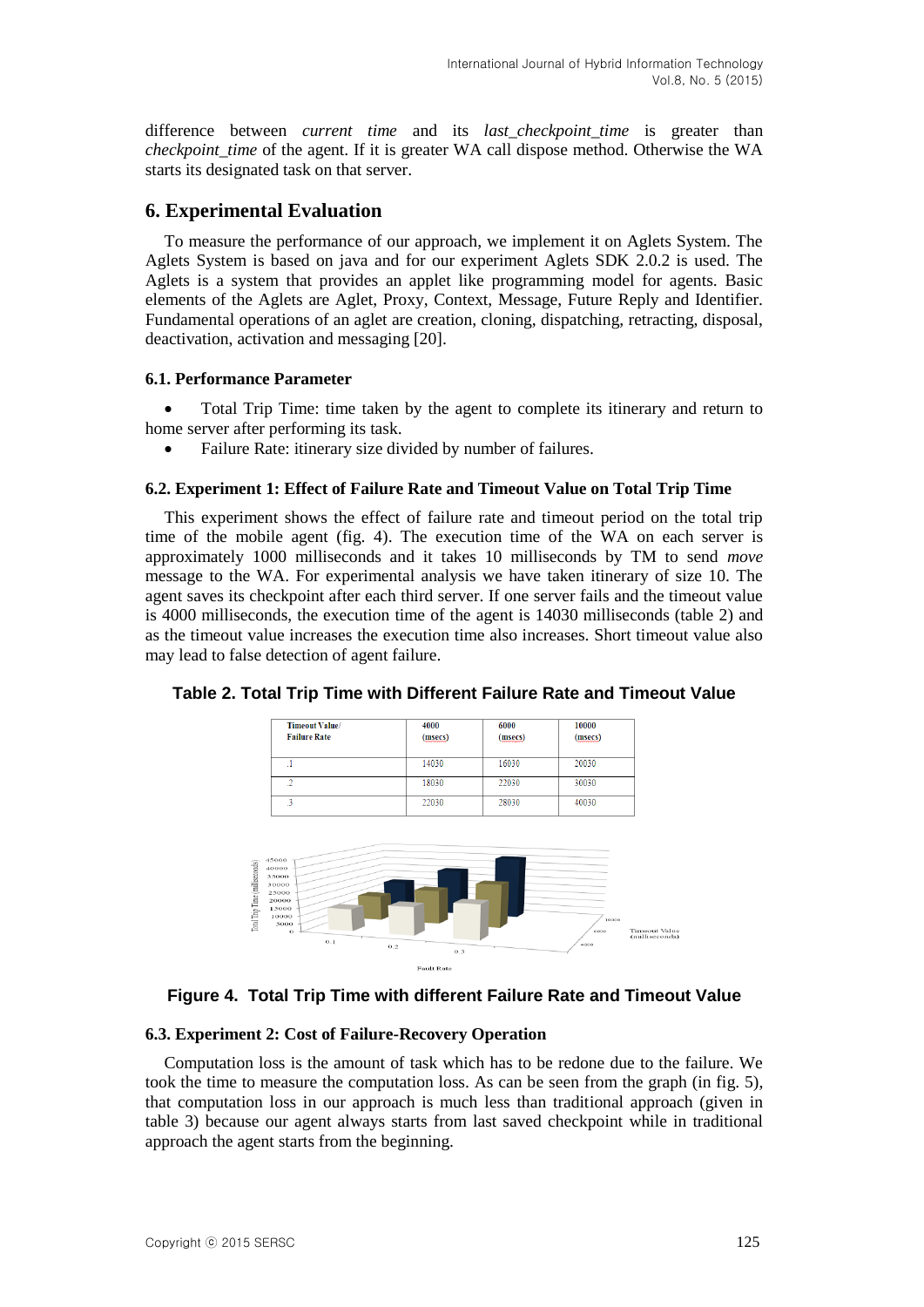| Approach/<br><b>Failure Rate</b> | <b>Traditional Approach</b><br>(msecs) | <b>Proposed Approach</b><br>(msecs) |  |
|----------------------------------|----------------------------------------|-------------------------------------|--|
|                                  | 50000                                  | 2000                                |  |
| تم                               | 15000                                  | 3000                                |  |
|                                  | 18000                                  | 9000                                |  |
|                                  | 20000                                  | 8000                                |  |





## **Figure 5. Computation Loss Vs Failure Rate in Proposed and Traditional Approach**

Experiments prove that our proposed approach gives better results than traditional approach in terms of computation loss, because the agent does not need to start from first server, it start from the last saved checkpoint server. And usage of transaction manager also ensures that exactly-once property of mobile agent is not violated. One more thing for which we have to very careful is the selection of timeout value. Because in the network there may be a processor's speed gap, so it is difficult to choose a perfect timeout value.

# **7. Comparison with Existing Approaches**

After reviewing the previous literature for fault tolerant mobile agent and mobile agent systems, a comparative analysis based on some common parameters studied in [28]. These parameters are:

## **7.1. Type of Fault**

This parameter tells that what type of failure, a particular approach deal with. The failure may be agent, node/server, link failure or communication delay.

## **7.2. Exactly-Once Support**

This parameter indicates whether the approach supports the exactly-once property of the mobile agent execution

#### **7.3. Recovery Mechanism**

Recovery mechanism may be backward (BK), forward (FR) or both. Replication is used for forward recovery in mobile agent and check pointing is used for backward recovery.

#### **7.4. Administration**

It tells whether the proposed method uses central management or not. It is an important issue from performance and cost point of view. Centralized management is easy to deal with rather than distributed management.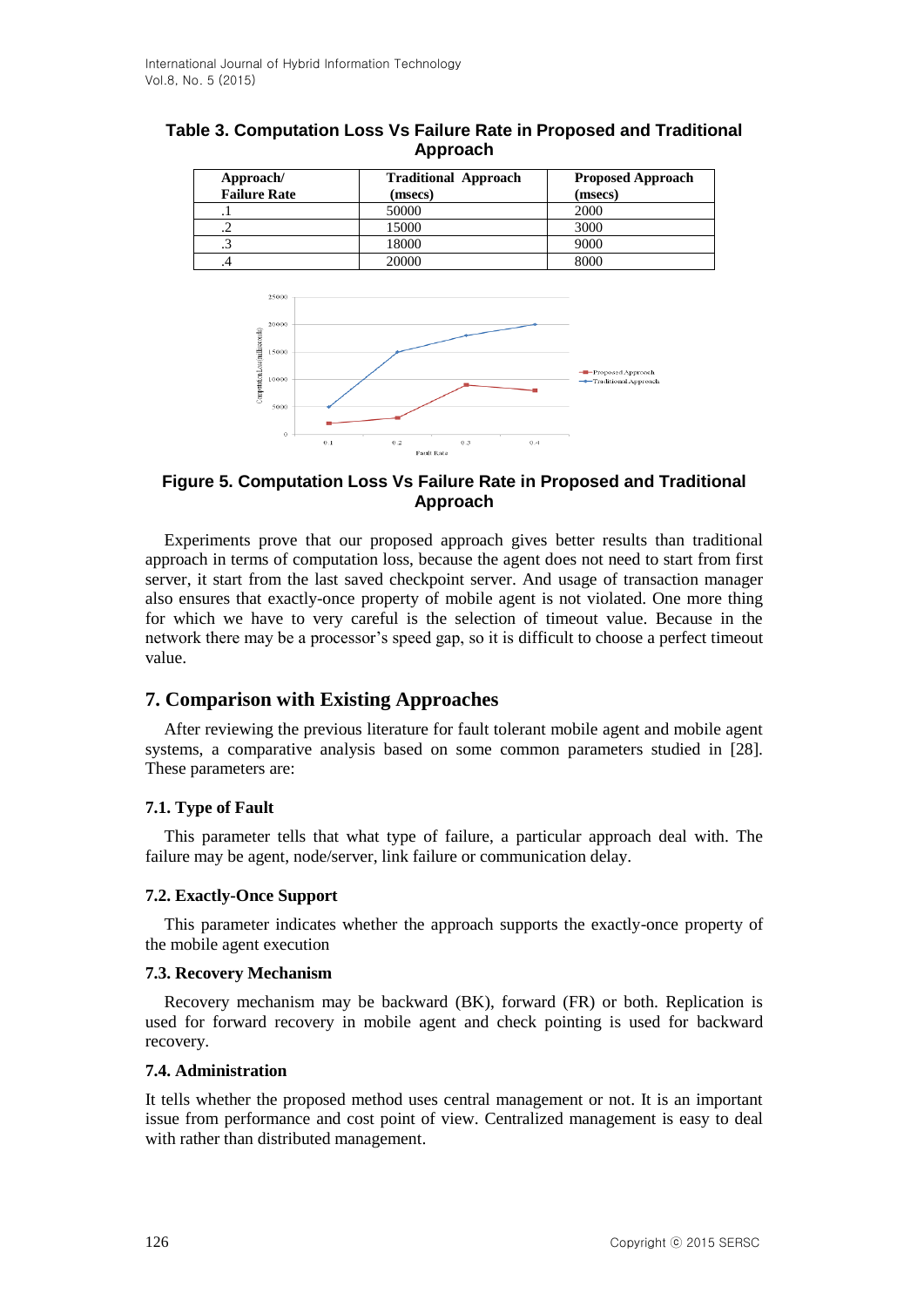#### **7.5. Agent/System Centric**

If fault tolerance is achieved within the agent then the approach is said to be agent centric and if fault tolerance is achieved with the help of agent then the approach is said to be the system centric approach.

Based on these parameters, the following table 3 depicts comparative analysis of proposed approach with the existing ones.

| <b>Technique</b><br><b>Parameter</b> | Fault         | Exac<br>tly-<br>Once | <b>Recovery</b><br><b>Mechanism</b> | Administra<br>tion | <b>Agent/Sys</b><br>tem Centric |
|--------------------------------------|---------------|----------------------|-------------------------------------|--------------------|---------------------------------|
|                                      |               | <b>Support</b>       |                                     |                    |                                 |
| [18]                                 | Agent,        | N <sub>0</sub>       | <b>B</b> oth                        | N <sub>0</sub>     | Agent                           |
|                                      | Node          |                      |                                     |                    |                                 |
| $[27]$                               | Agent,        | N <sub>o</sub>       | BK                                  | N <sub>0</sub>     | Agent                           |
|                                      | Node          |                      |                                     |                    |                                 |
| [16]                                 | Agent         | Yes                  | FR                                  | N <sub>0</sub>     | Agent                           |
| [29]                                 | Agent,        | N <sub>0</sub>       | BK                                  | N <sub>0</sub>     | System                          |
|                                      | Node, Network |                      |                                     |                    |                                 |
| $\lceil 21 \rceil$                   | Agent         | Yes                  | FR                                  | N <sub>0</sub>     | Agent                           |
| Proposed                             | Agent,        | Yes                  | BK                                  | Yes                | Agent                           |
| Approach                             | Node,         |                      |                                     |                    |                                 |
|                                      | Communication |                      |                                     |                    |                                 |
|                                      | Delay         |                      |                                     |                    |                                 |

**Table 4. Comparison with Previous Approaches**

## **8. Conclusion**

Fault tolerance is vital property for execution of mobile agent based applications. In this work, a model is proposed for mobile agent fault tolerance that takes into consideration the execution properties of the agent and requirements of open environment and mobile agent execution and their applications. The proposal is based on transaction manager concept and timeout mechanism. The transaction manager performs the task of committing or rolling back the changes done by the mobile agent. Timeout mechanism is used to detect the agent failure and ping mechanism is used to check the next server availability. Proposed approach also does not suffer from overhead occurs in saving results on home server because this task is done by the clone agent. Computation loss in our approach is less due to checkpoints. Because the agent does not have to start from the scratch, if a failure occurs. Results and analysis also reflect the improvement over traditional and existing approaches.

#### **References**

- [1] L. Benachenhou and S. Pierre, "Protection of a Mobile Agent with a Reference Clone", In Computer Communication (29) Elsevier, pp. 268-278, **(2006)**.
- [2] I. Satoh, Mobile Agents.
- [3] S. Srivastava and G. C. Nandi, "Self-reliant Mobile Code: a New Direction of Agent Security", In Journal of Network and Computer Applications (37) Elsevier, pp. 62-75, **(2014)**.
- [4] F. M. A. Silva and R. J. A. Macedo, "Reliability Requirements in Mobile Agent Systems", In Proceedings of the Second Workshop on Tests and Fault Tolerance **(2000)** 15th-16th July; Curitiba, Brazil.
- [5] T. Park, "Performance of K-Fault Tolerant Checkpointing for Mobile Agents", In Cyber Journals: Multidisciplinary Journals in Science and Technology, Journal of Selected Areas in Telecommunications (JSAT), December Edition, pp. 16-21, **(2012).**
- [6] M. Strasser and K. Rothermel, "Reliability Concepts for Mobile Agents. International Journal of Cooperative Information Systems, vol. 7, no. 4, pp. 355-382, **(1998)**.
- [7] S. Pleisch and A. Schiper, "FATOMAS A Fault-Tolerant Mobile Agent System Based on the Agent-Dependent Approach", In Proceeding of the International Conference on Dependable Systems and Networks **(2001)**, pp. 215-224.